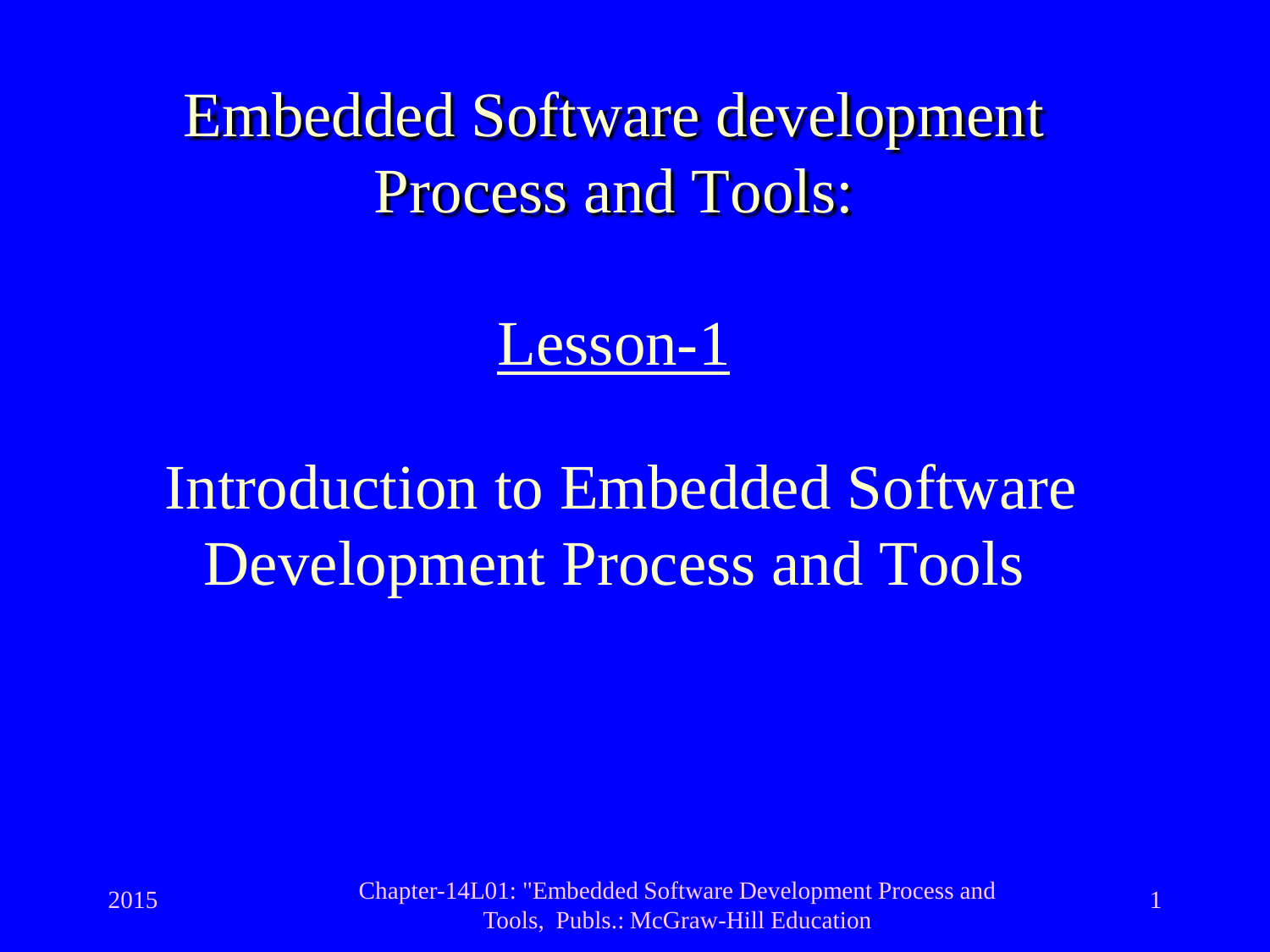## 1. Development Process and Hardware-**Software**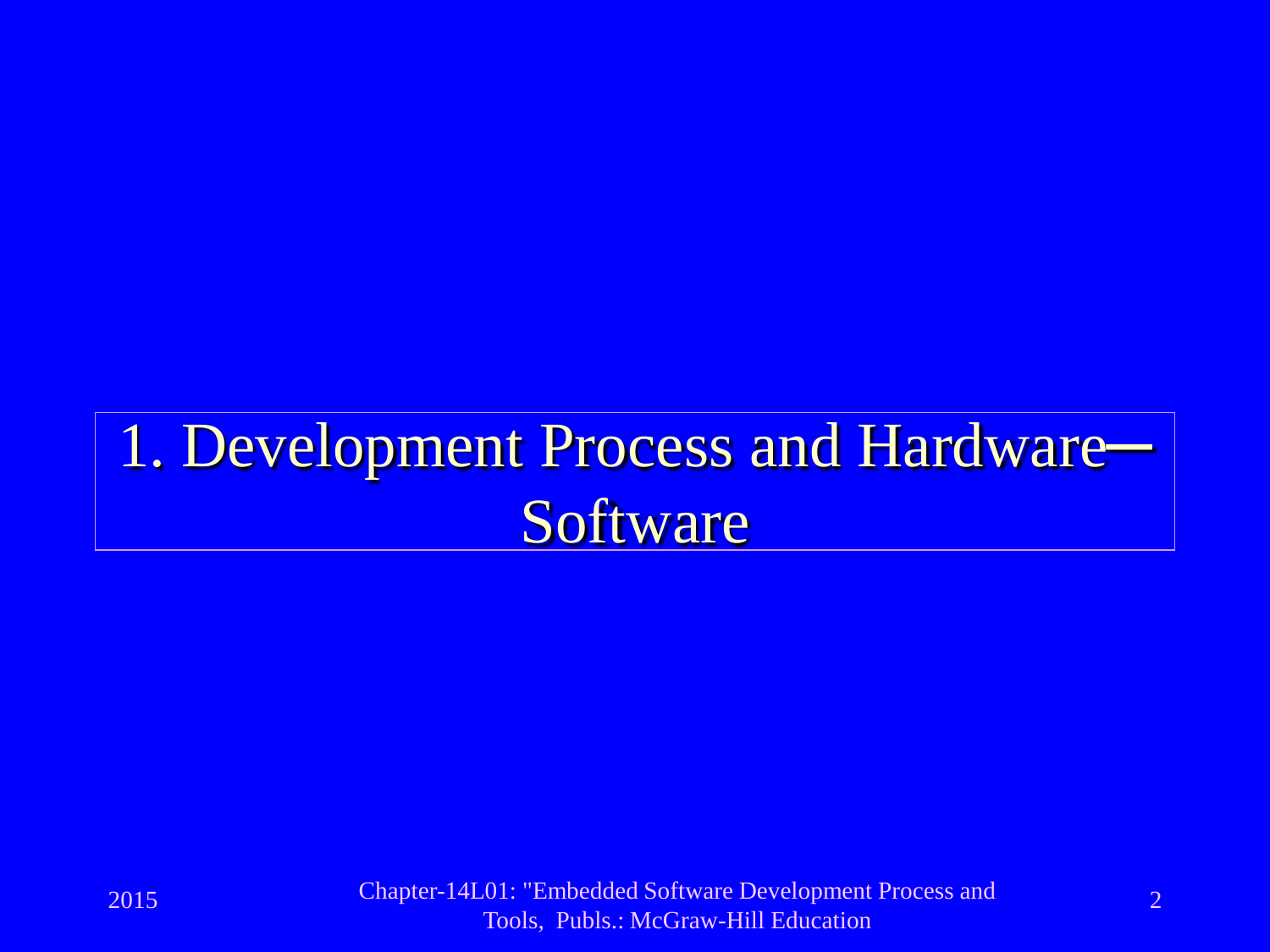# Cost of developing a final targeted system

- Small processor cost
- Larger time frame needed than the hardware circuit design
- High development cost for final targeted system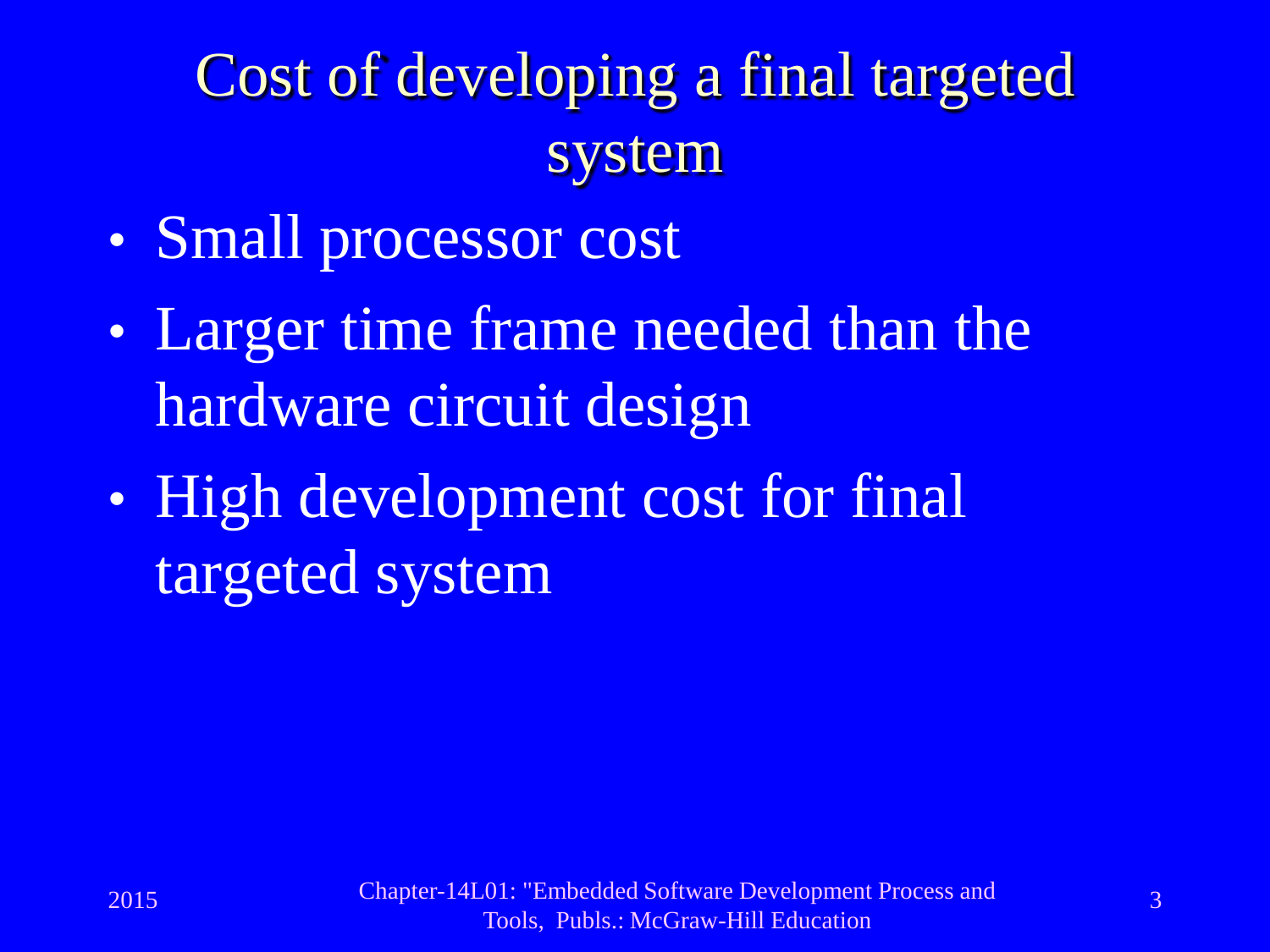### Development Process

- Edit-test-debug cycles
- Fixed Processor and hardware parts once chosen
- Application software codes perfected by a number of runs and tests.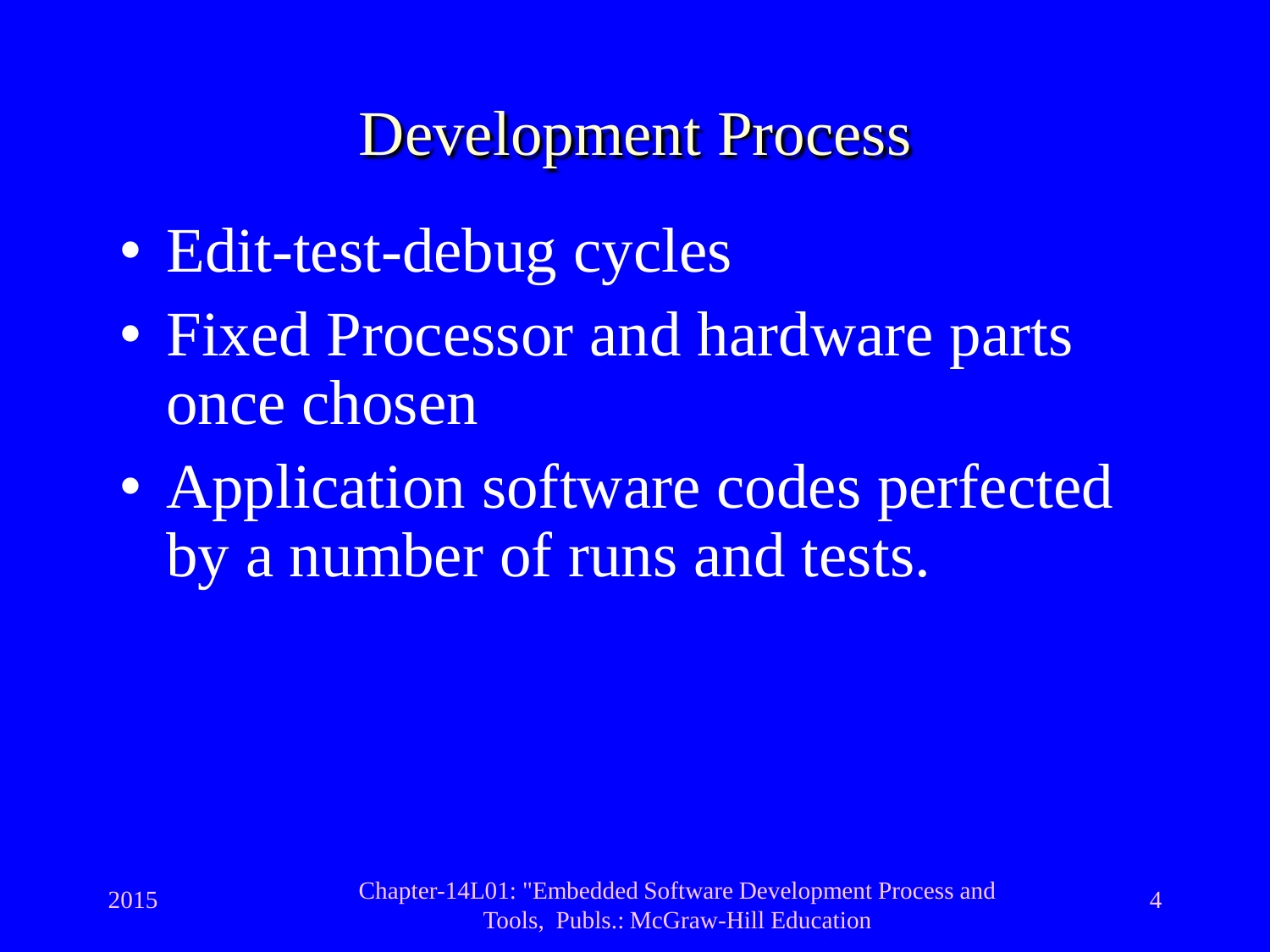### Development process of an embedded system



2015 Chapter-14L01: "Embedded Software Development Process and Tools, Publs.: McGraw-Hill Education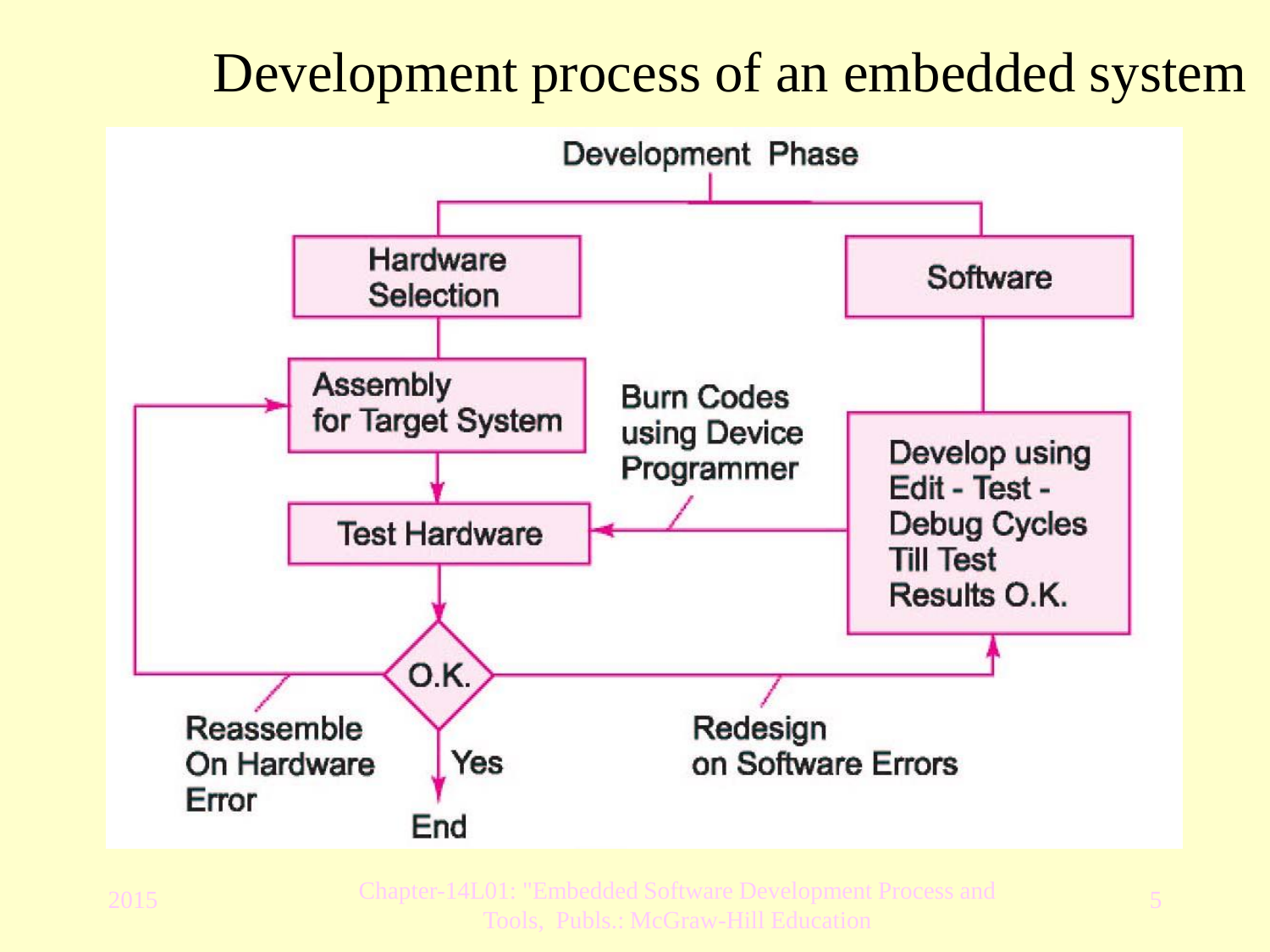## Edit-Test-Debug Cycle implementation phase of the development process

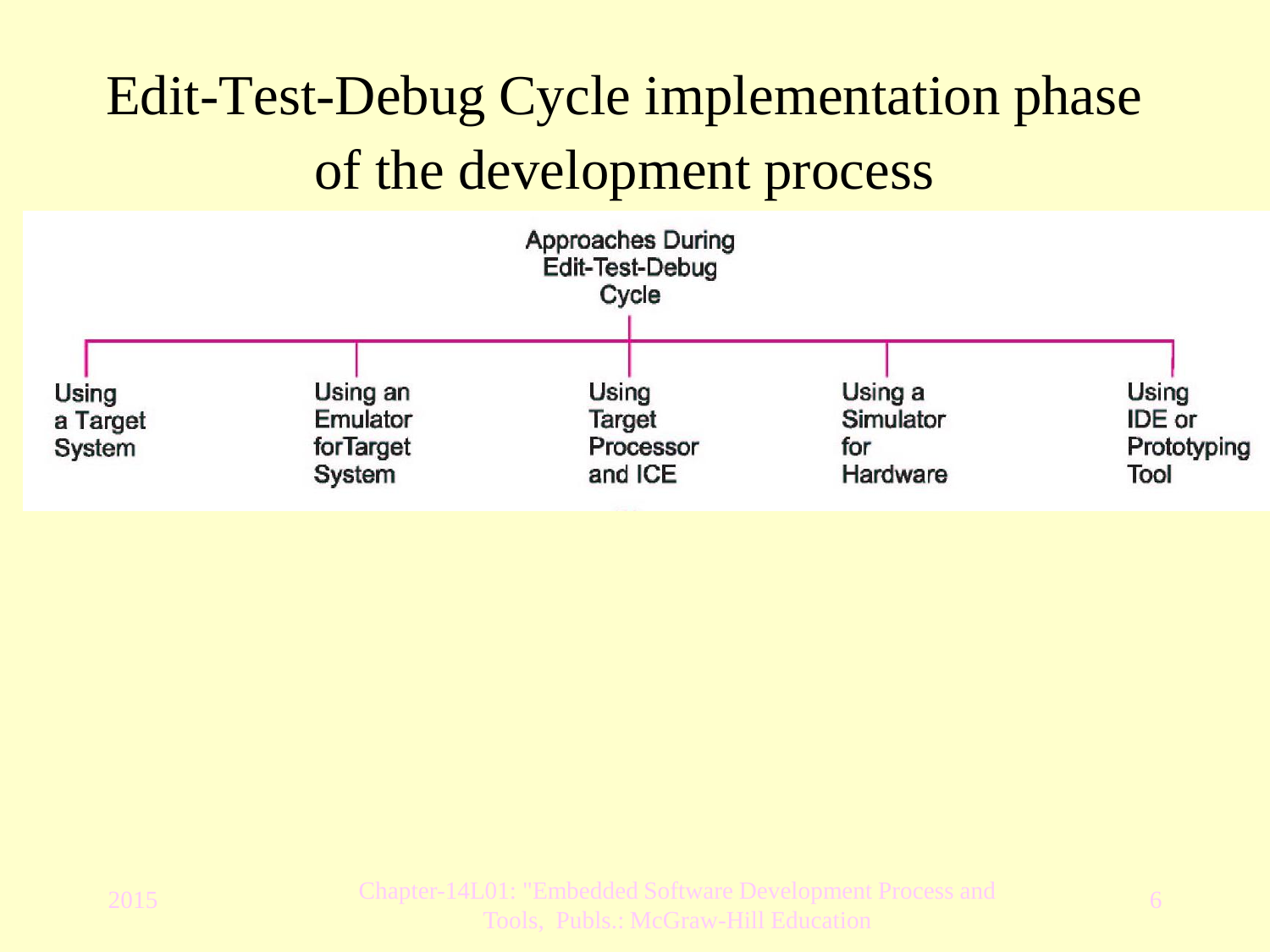## 2. Software Tools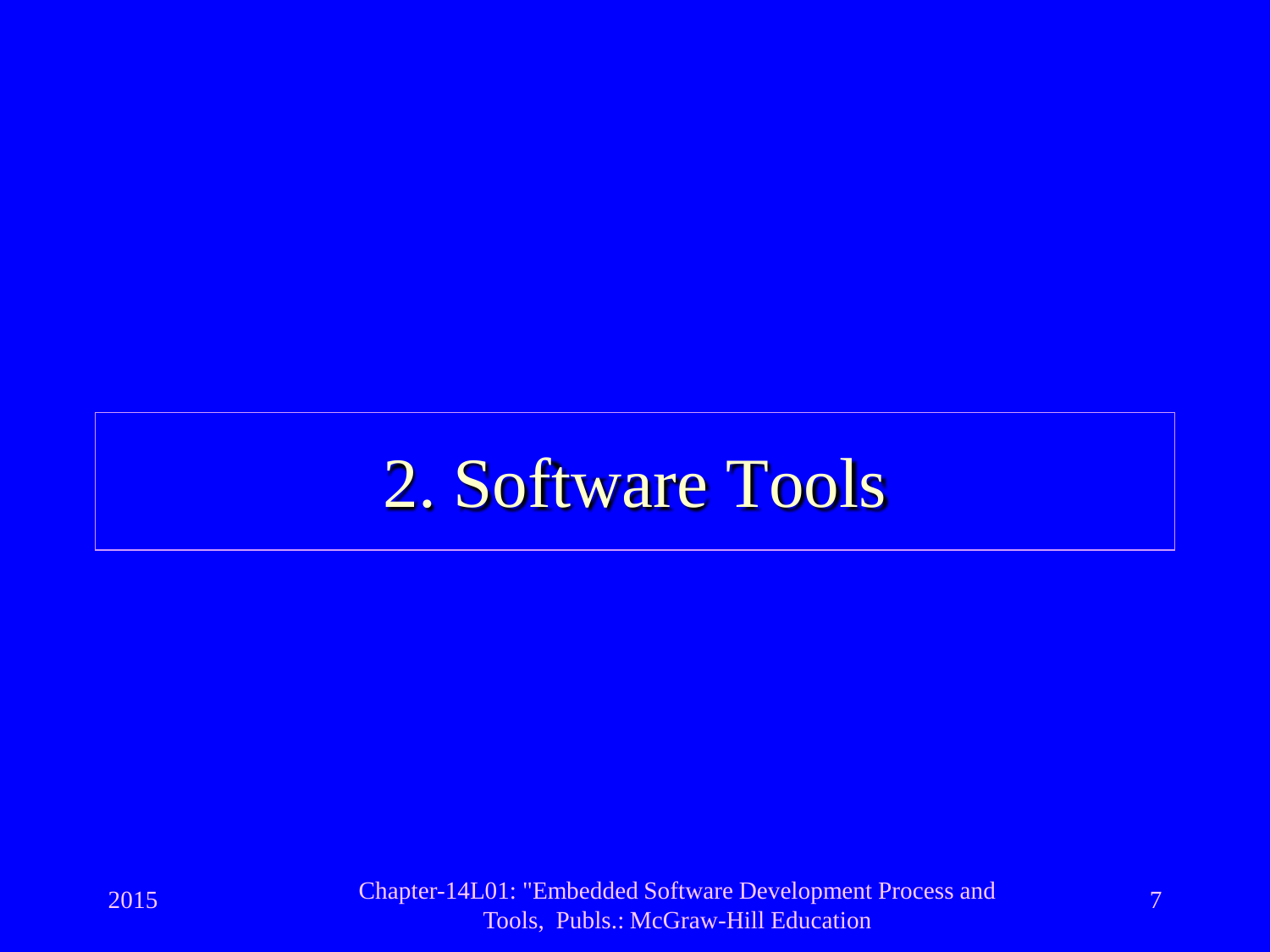### Software Tools

- Software Development Lit (SDK)
- Source-code Engineering Software
- RTOS
- Integrated Development Environment
- Prototyper
- Editor
- Interpreter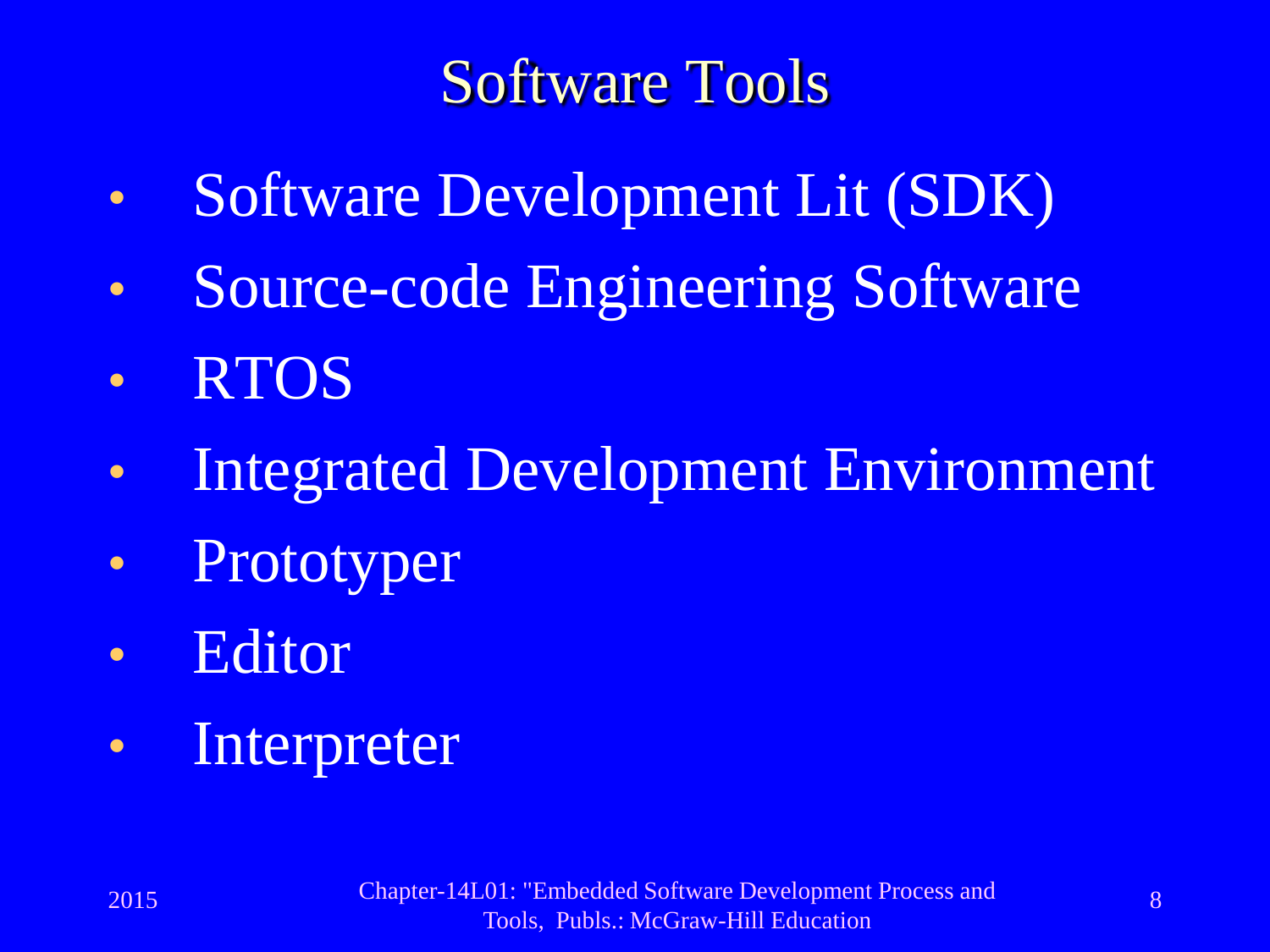### Software Tools …

- Compiler
- Assembler
- Cross Assembler
- Testing and debugging tools
- Locator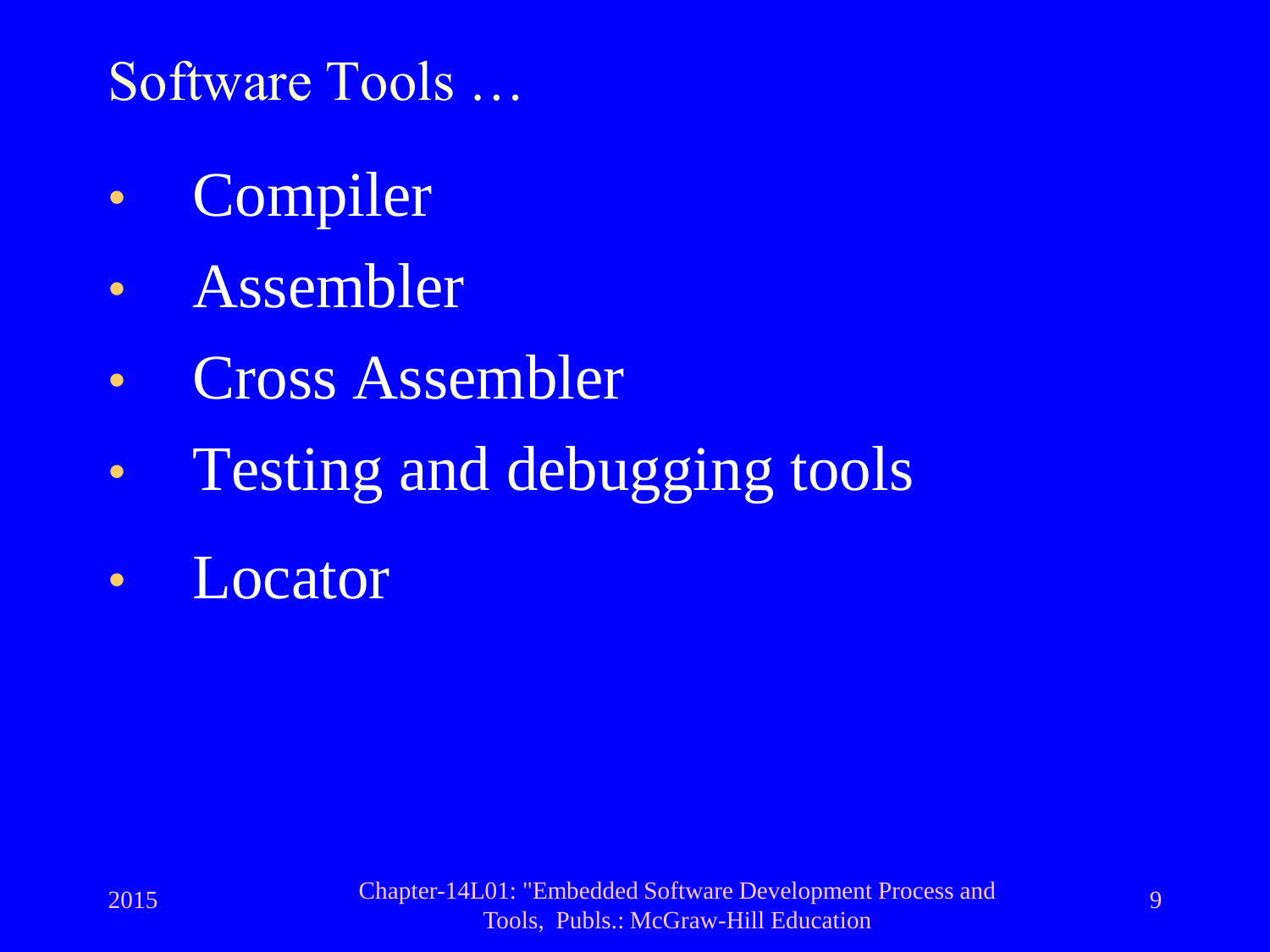## 3. Source Code Engineering Tool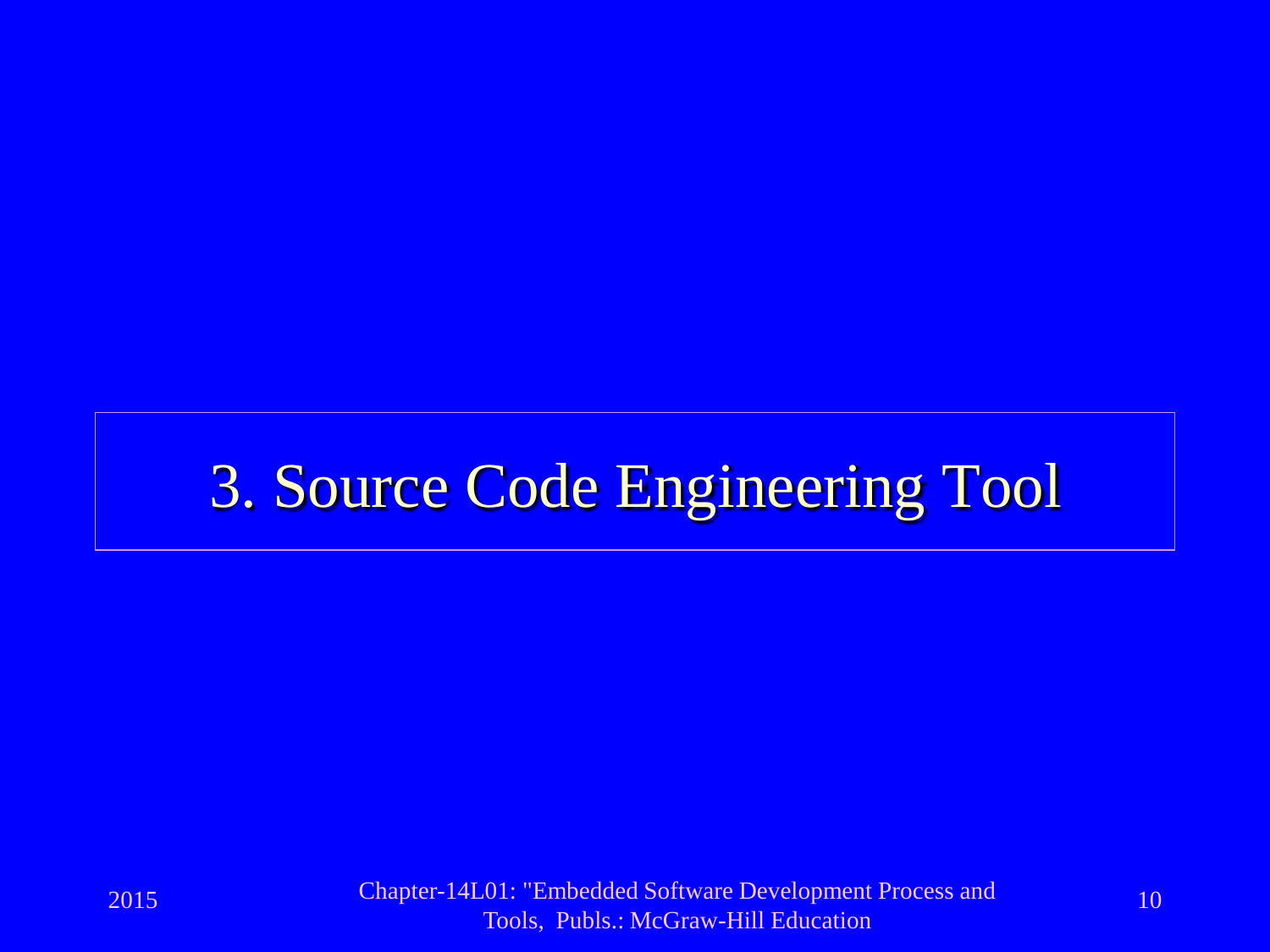- Comprehension,
- Navigation and browsing,
- Editing,
- · Debugging,
- Configuring (disabling and enabling specific C++ features)
- Compiling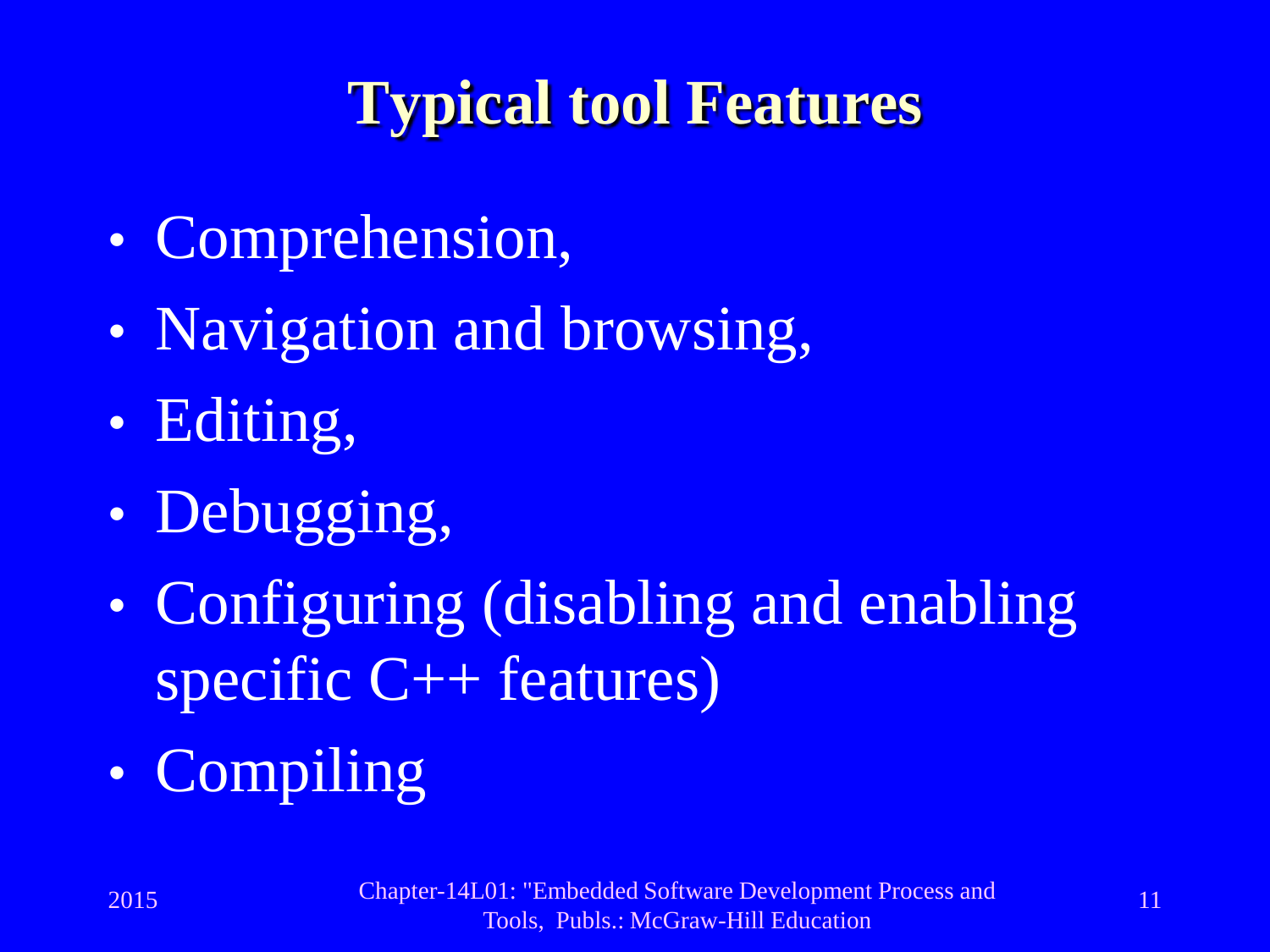- Searches and lists the definitions, symbols, hierarchy of the classes, and class inheritance trees
- Symbols include the class members
- Searches and lists the dependencies of symbols and defined symbols, variables and functions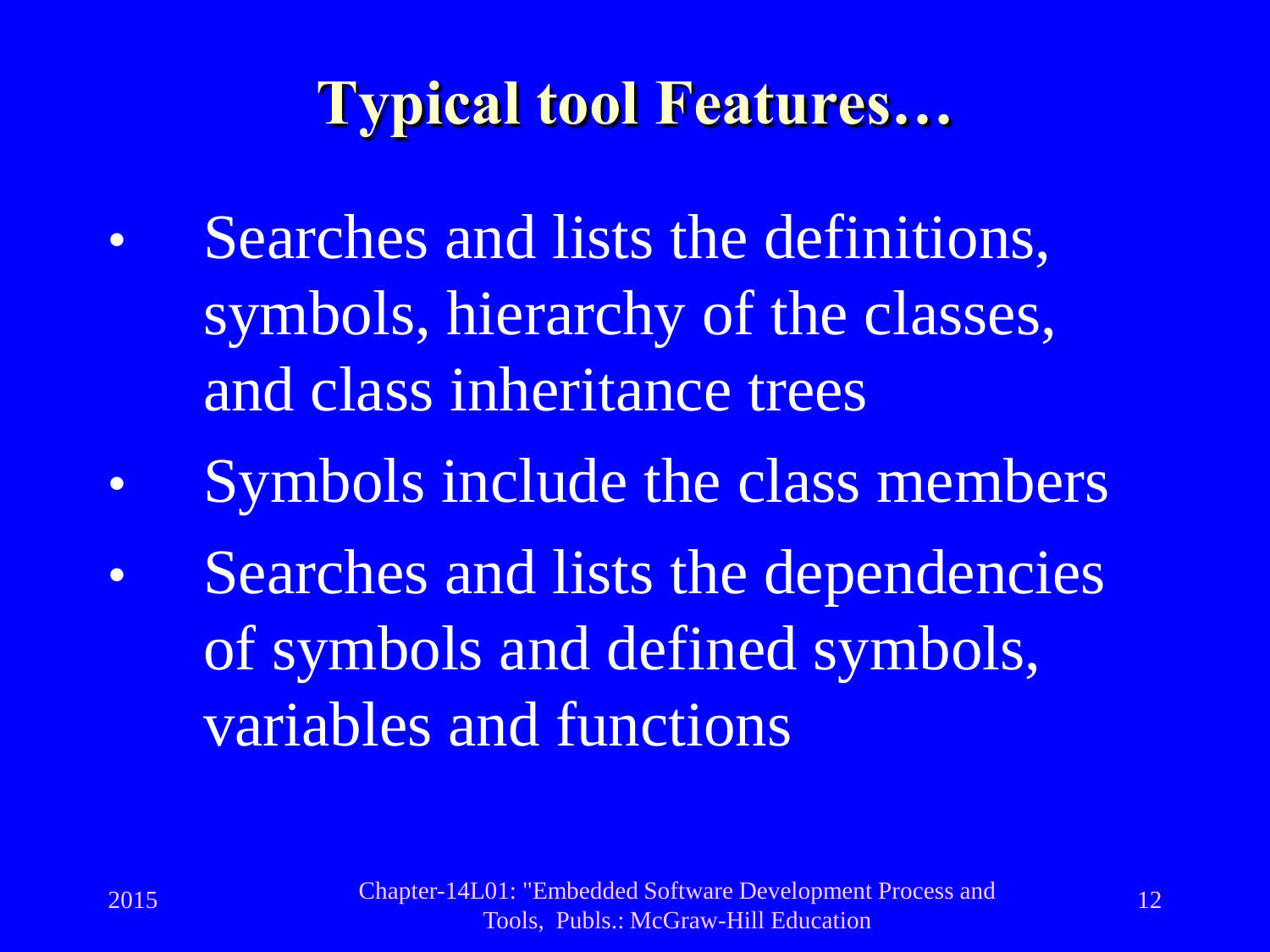- Monitors, enables and disables the implementation virtual functions.
- Finds the full effect of any code change on the source code.
- Searches and lists the dependencies and hierarchy of included header files.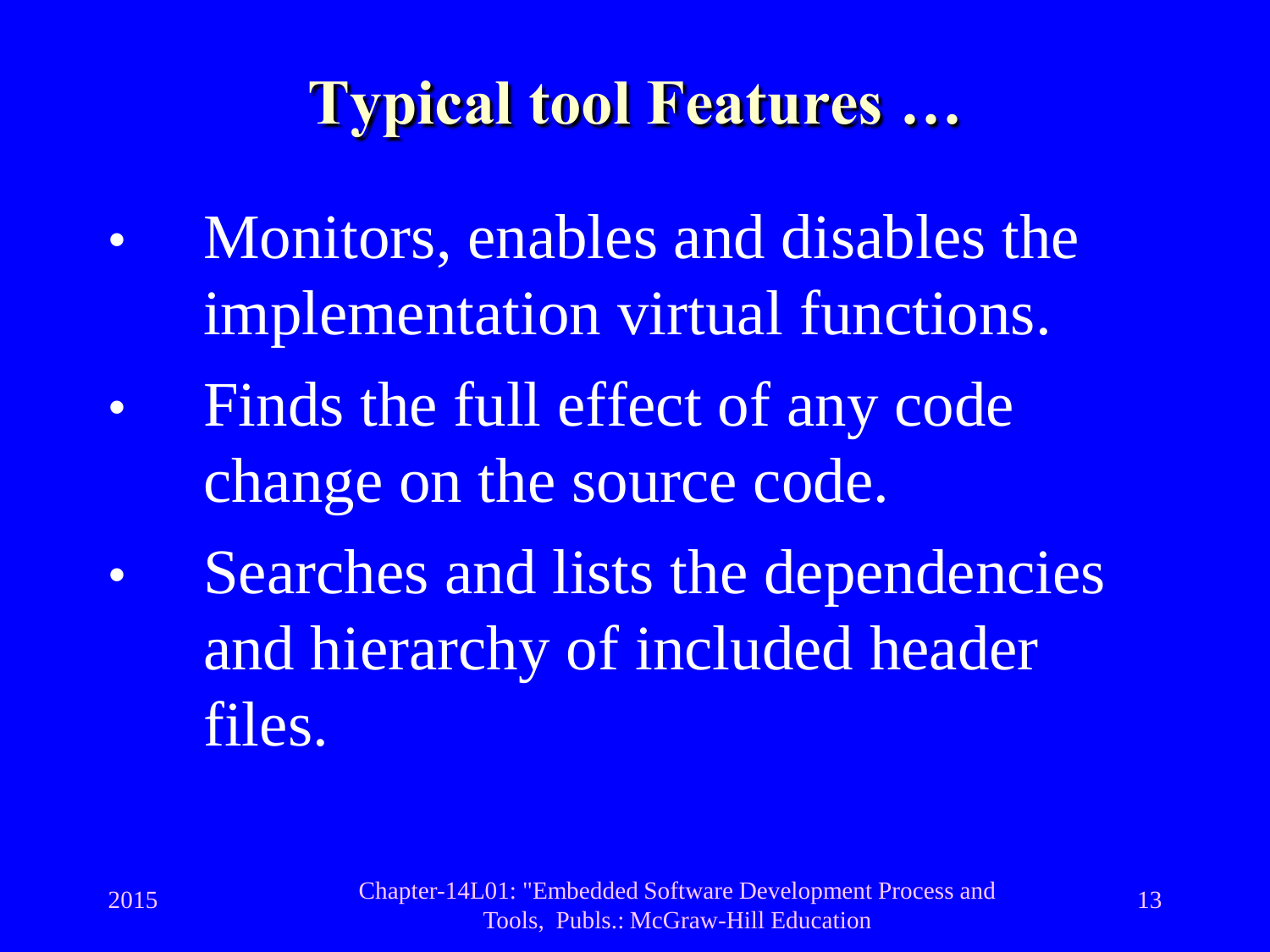Navigates to and fro

- between the implementation and symbol declaration.
- between the overridden and overriding methods.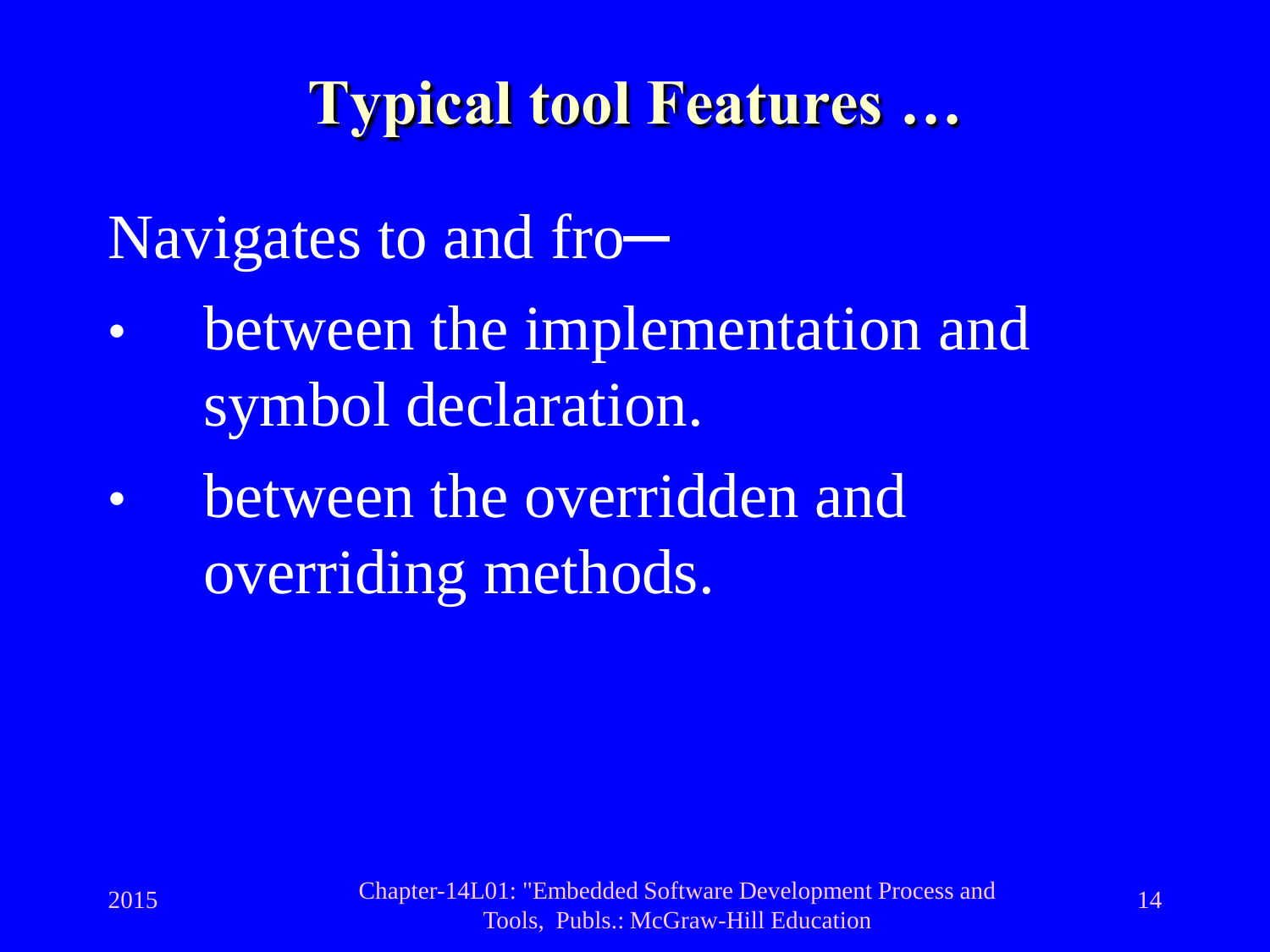### Browses through

- information regarding instantiation (object creation) of a class.
- encapsulation of variables among the members
- public, private and protected visibility of the members.
- object component relationships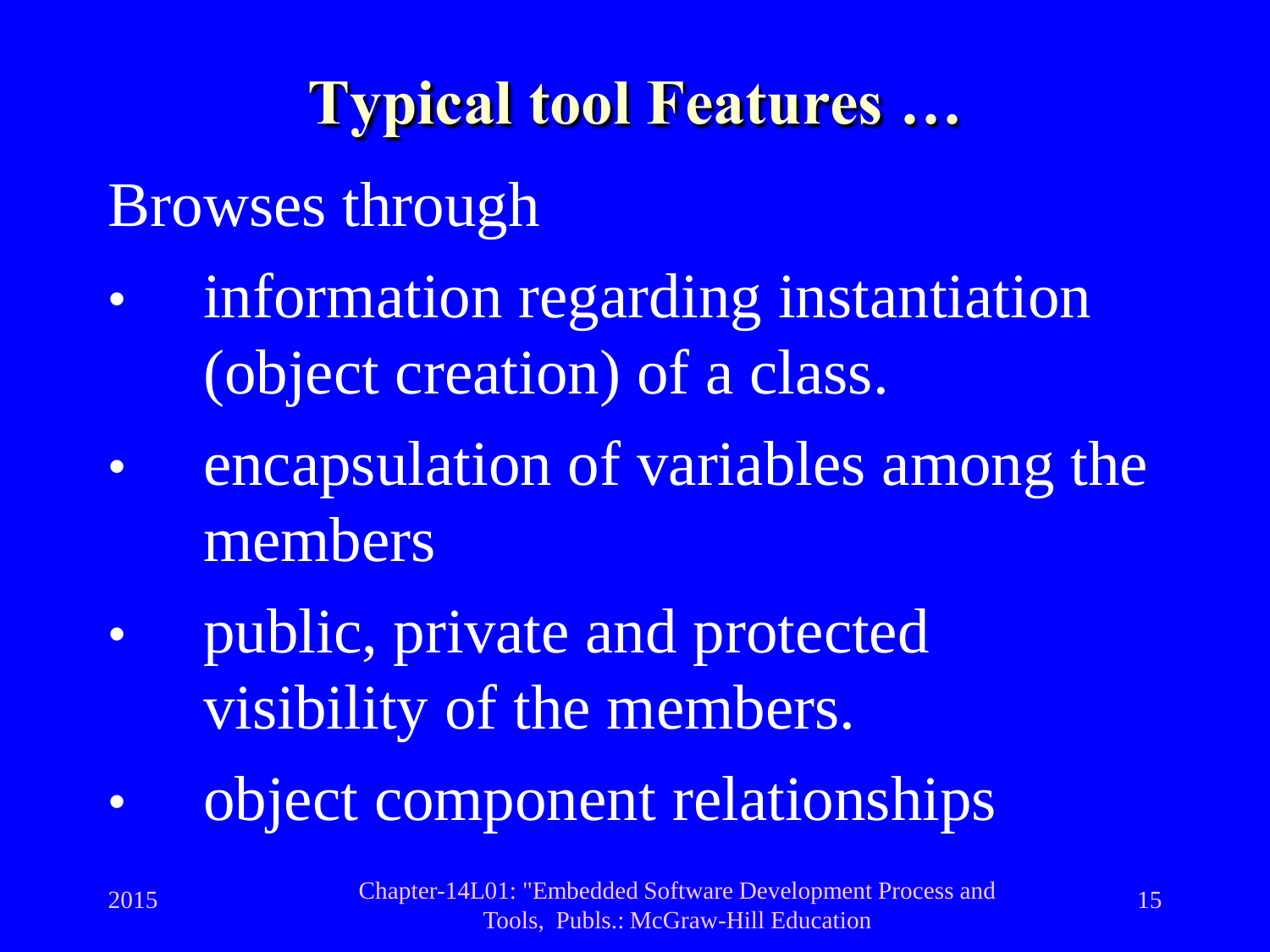- Automatically removes error- prone and unused tasks.
- Provides easy and automated search and replacement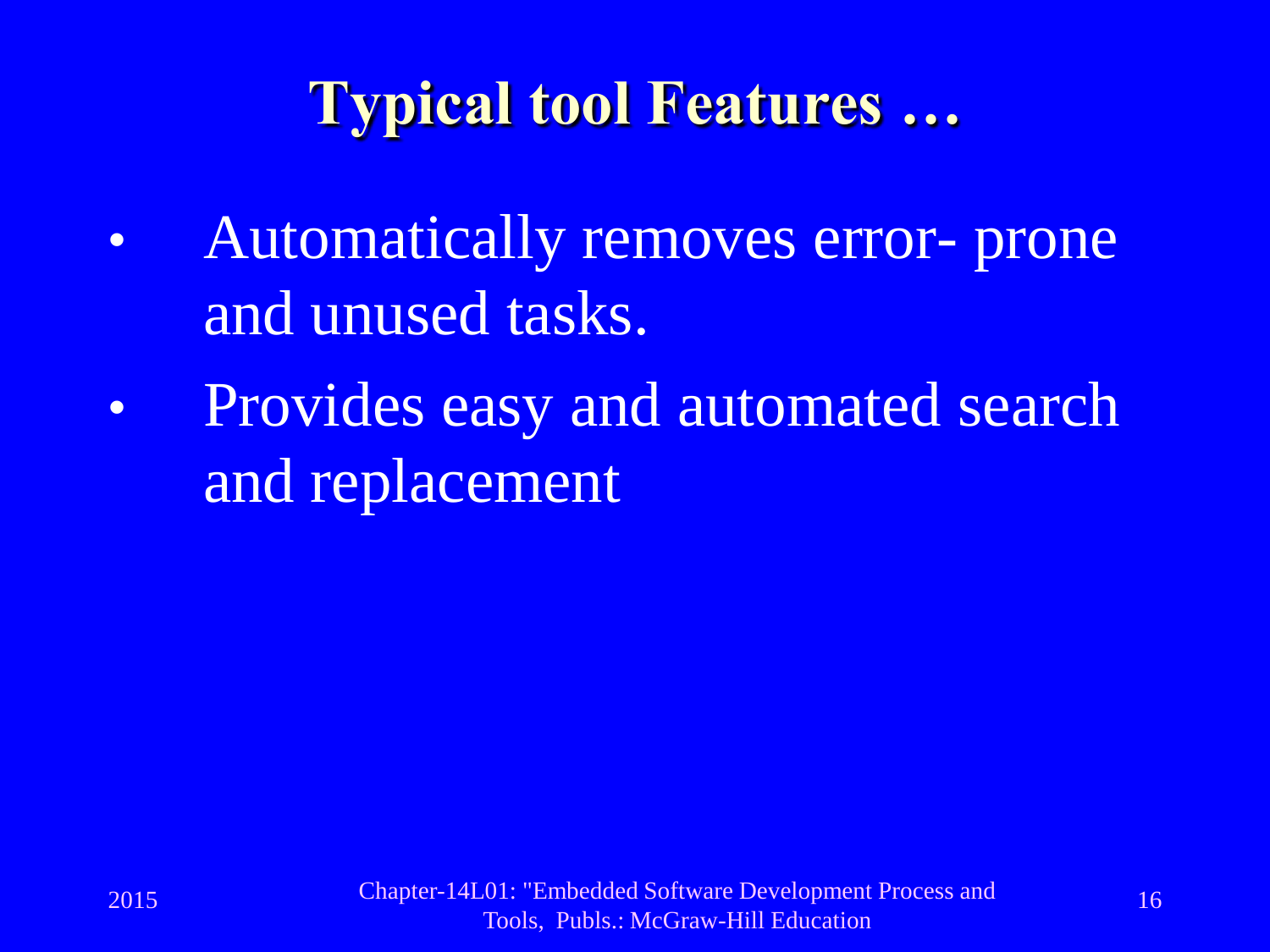### **Summary**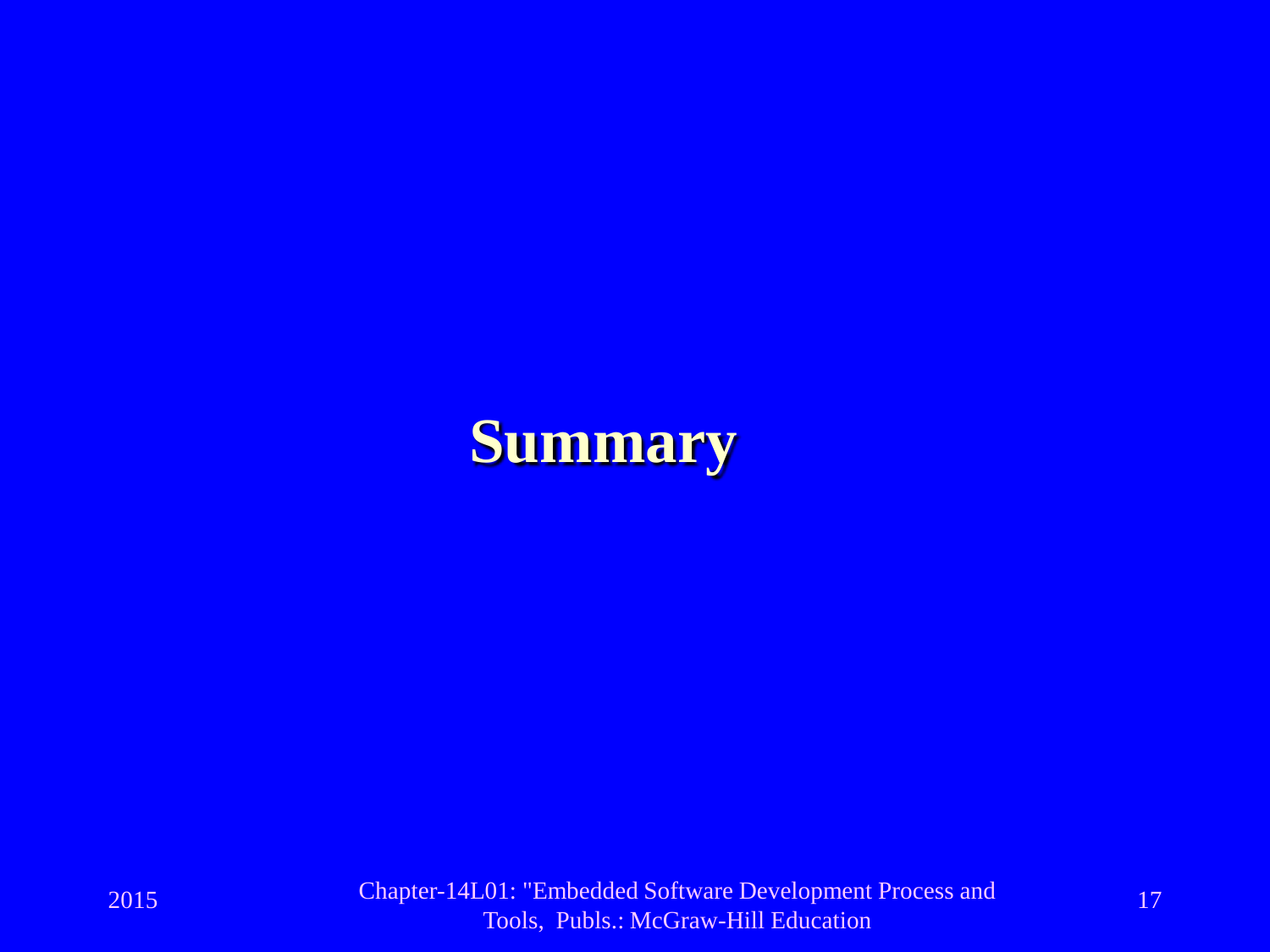## We learnt

- Software development process using editing, testing and debugging cycles
- Software development kit
- Source-code Engineering Software
- RTOS
- Integrated Development Environment
- Testing and debugging tools for testing and debugging

2015 Chapter-14L01: "Embedded Software Development Process and Tools, Publs.: McGraw-Hill Education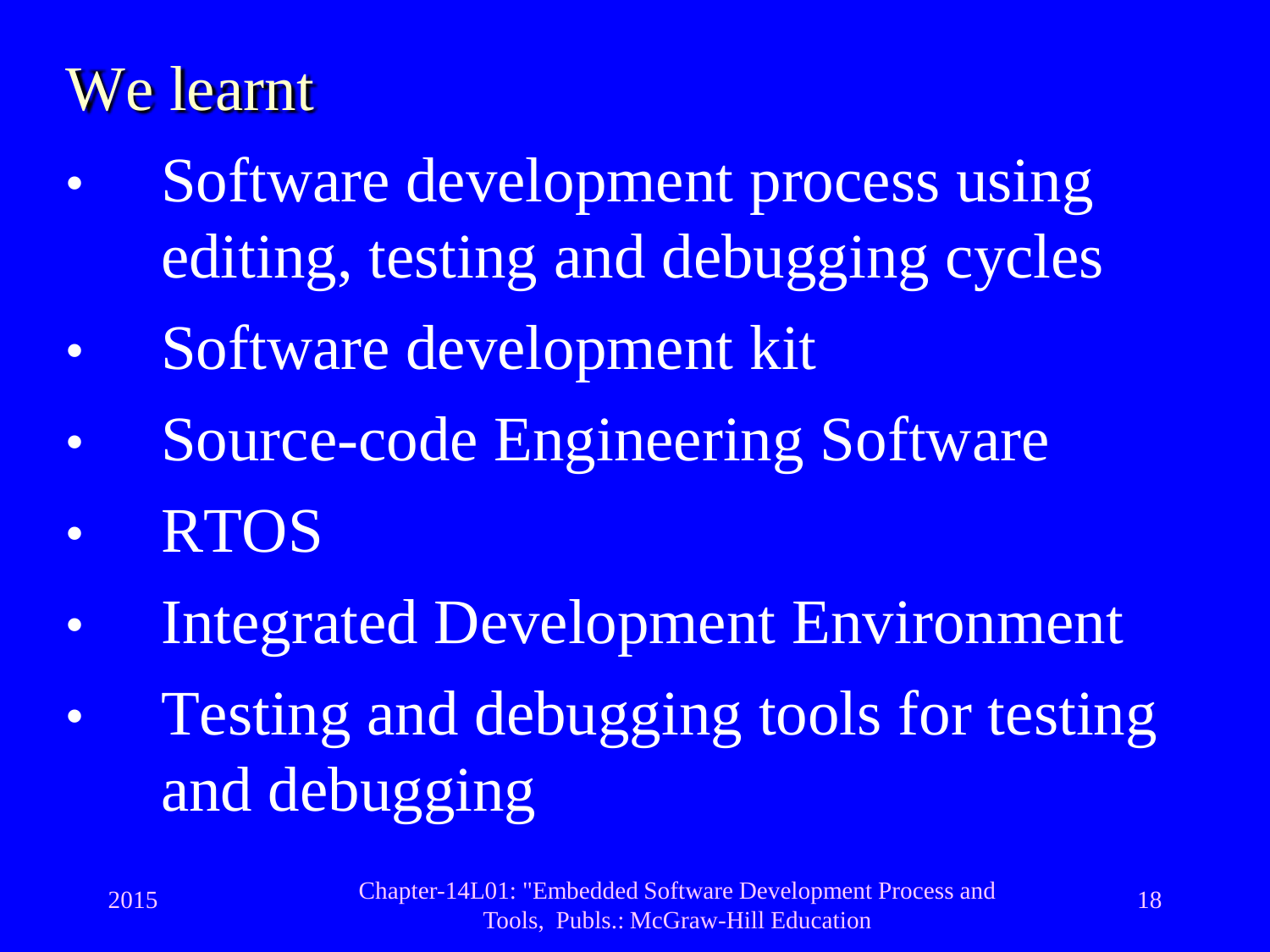## We learnt

- Number of software tools used to develop software for designing an embedded system.
- Sophisticated tools—RTOS, Integrated Development Environment and Prototype development tools needed for integrated development of system software and hardware.